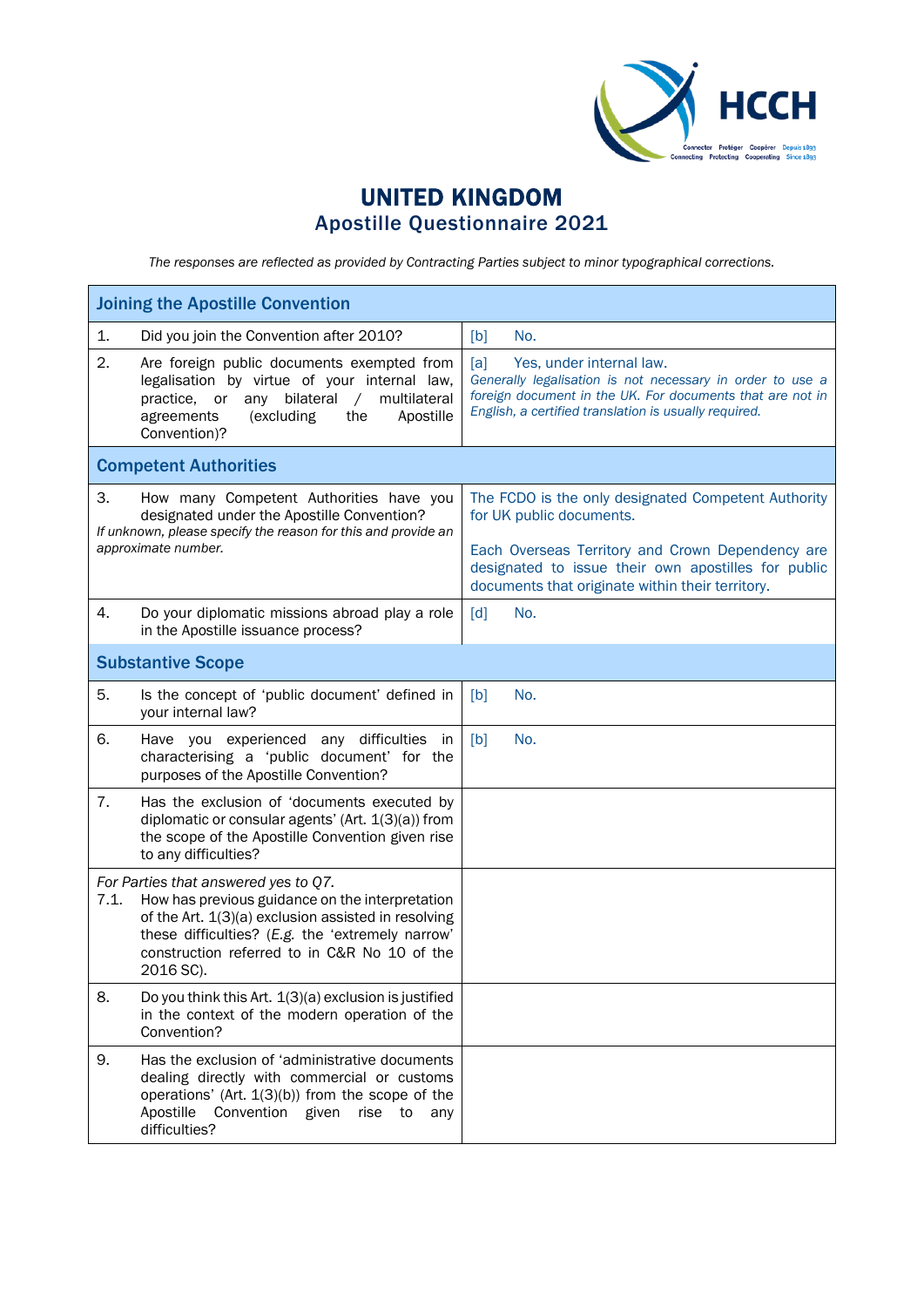| 9.1. | For Parties that answered yes to Q9.<br>How has previous guidance on the interpretation<br>of the Art. 1(3)(b) exclusion assisted in resolving<br>these difficulties? (E.g. the 'extremely narrow'<br>construction referred to in C&R No 10 of the<br>2016 SC). |                                                                 |                                                                                                             |              |        |
|------|-----------------------------------------------------------------------------------------------------------------------------------------------------------------------------------------------------------------------------------------------------------------|-----------------------------------------------------------------|-------------------------------------------------------------------------------------------------------------|--------------|--------|
| 10.  | Do you think this Art. 1(3)(b) exclusion is justified<br>in the context of the modern operation of the<br>Convention?                                                                                                                                           |                                                                 |                                                                                                             |              |        |
| 11.  | Do you issue (outgoing) or accept (incoming)                                                                                                                                                                                                                    |                                                                 |                                                                                                             | <b>Issue</b> | Accept |
|      | Apostilles for any of the following categories of<br>document?                                                                                                                                                                                                  |                                                                 | Certificates of origin                                                                                      |              |        |
|      |                                                                                                                                                                                                                                                                 |                                                                 | <b>Export licences</b>                                                                                      | $\mathsf{X}$ | X      |
|      |                                                                                                                                                                                                                                                                 |                                                                 | Import licences                                                                                             | $\mathsf{X}$ | X      |
|      |                                                                                                                                                                                                                                                                 |                                                                 | Health and safety certificates<br>issued by the relevant<br>government authorities or<br>agencies           |              | X      |
|      |                                                                                                                                                                                                                                                                 |                                                                 | Certificates of products<br>registration                                                                    | X            | X      |
|      |                                                                                                                                                                                                                                                                 |                                                                 | Certificates of conformity                                                                                  | X            | X      |
|      |                                                                                                                                                                                                                                                                 |                                                                 | End user certificates<br>(i.e. documents certifying that the<br>buyer is the end user of acquired<br>goods) | X            | X      |
|      |                                                                                                                                                                                                                                                                 | Commercial invoices                                             |                                                                                                             | X            | X      |
|      | <b>Apostille Process</b>                                                                                                                                                                                                                                        |                                                                 |                                                                                                             |              |        |
|      | <b>Certification of Public Documents</b>                                                                                                                                                                                                                        |                                                                 |                                                                                                             |              |        |
| 12.  | Do any of your public documents require some<br>other intermediate certification before the<br>issuance of an Apostille?                                                                                                                                        |                                                                 |                                                                                                             |              |        |
|      | For Parties that answered yes to Q12.<br>12.1. What categories of public document require                                                                                                                                                                       | Category of public<br>Why certification is required<br>document |                                                                                                             |              |        |
|      | intermediate certification and why?                                                                                                                                                                                                                             |                                                                 |                                                                                                             |              |        |
|      |                                                                                                                                                                                                                                                                 |                                                                 |                                                                                                             |              |        |
|      |                                                                                                                                                                                                                                                                 |                                                                 |                                                                                                             |              |        |
|      |                                                                                                                                                                                                                                                                 |                                                                 |                                                                                                             |              |        |
|      | <b>Requesting an Apostille (Outgoing)</b>                                                                                                                                                                                                                       |                                                                 |                                                                                                             |              |        |
| 13.  | How can an Apostille be requested?                                                                                                                                                                                                                              | [a]<br>In person.                                               |                                                                                                             |              |        |
|      |                                                                                                                                                                                                                                                                 | [b]<br>By post.                                                 |                                                                                                             |              |        |
|      |                                                                                                                                                                                                                                                                 | By email.<br>[c]                                                |                                                                                                             |              |        |
|      |                                                                                                                                                                                                                                                                 | Through a website.<br>[d]                                       |                                                                                                             |              | X      |
|      |                                                                                                                                                                                                                                                                 | Other.<br>[e]                                                   |                                                                                                             |              |        |
| 14.  | When issuing an Apostille, do you enquire about<br>the State of destination?                                                                                                                                                                                    | No.<br>[d]                                                      |                                                                                                             |              |        |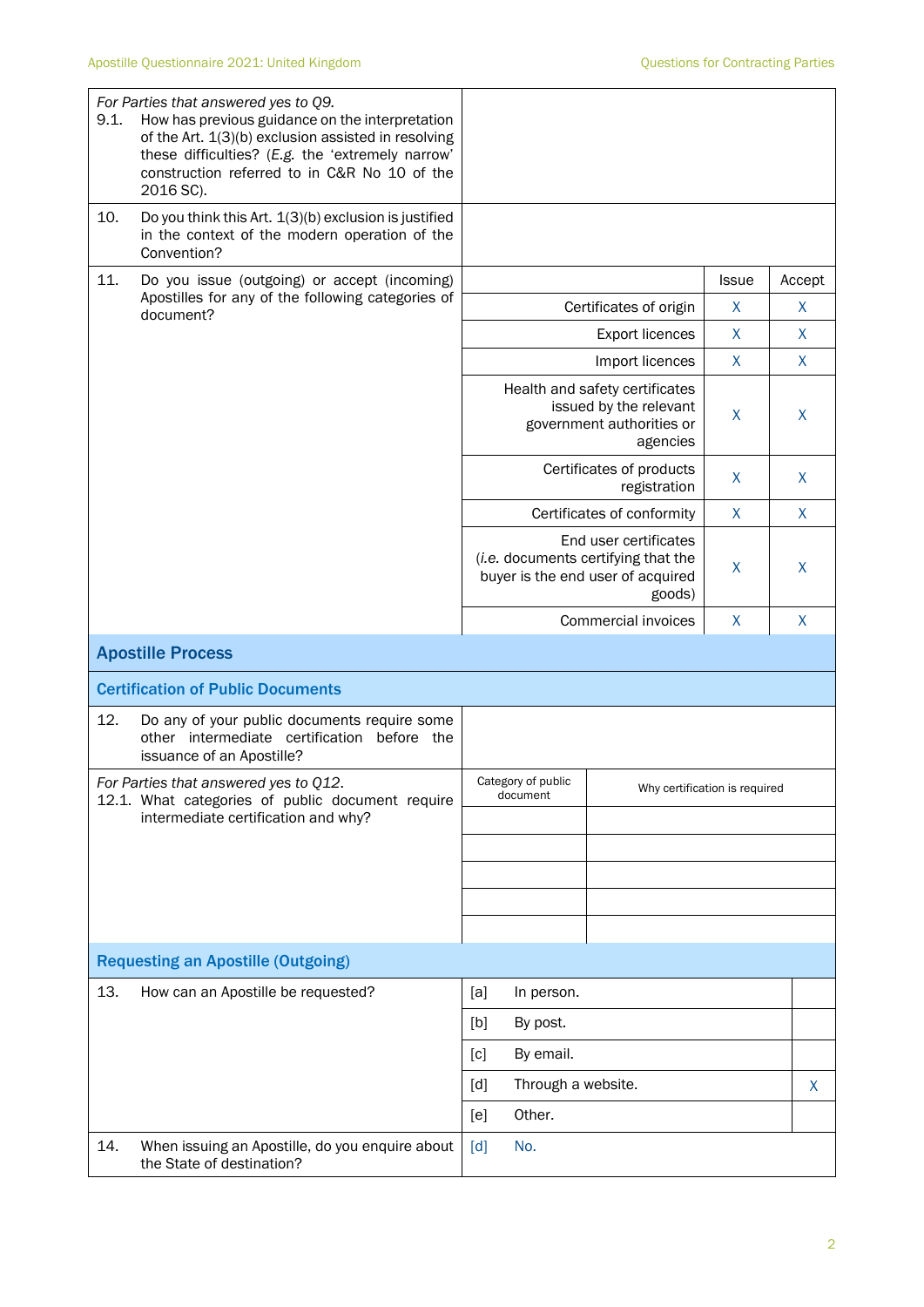| 15. | How long does it take for an Apostille to be<br>issued?                                                                                                                                                                                       | Other requests<br>(from the time of<br>In-person request<br>(paper Apostille)<br>receipt) (paper<br>Apostille)                                                                                                                                                          |                                                                                                                            | e-Apostille requests |   |
|-----|-----------------------------------------------------------------------------------------------------------------------------------------------------------------------------------------------------------------------------------------------|-------------------------------------------------------------------------------------------------------------------------------------------------------------------------------------------------------------------------------------------------------------------------|----------------------------------------------------------------------------------------------------------------------------|----------------------|---|
|     |                                                                                                                                                                                                                                               | On the same<br>day                                                                                                                                                                                                                                                      | On the following<br>working day                                                                                            |                      |   |
| 16. | Does your Competent Authority impose a fee for<br>issuing an Apostille?                                                                                                                                                                       | Yes, but the price is dependent on, for example,<br>[b]<br>the category of public document(s), the Competent<br>Authority, or the type of application.<br>£30 per apostille using our standard postal service.<br>£75 per apostille using our same-day premium service. |                                                                                                                            |                      |   |
|     | <b>Issuing an Apostille (Outgoing)</b>                                                                                                                                                                                                        |                                                                                                                                                                                                                                                                         |                                                                                                                            |                      |   |
| 17. | How is the origin of a public document verified<br>for the purpose of issuing an Apostille (i.e.<br>verification of the authenticity of the signature,<br>the capacity of the signer, and the identity of the<br>seal / stamp (Art. $5(2)$ )? | Single Competent Authority.<br>[a]<br>An electronic database of sample signatures /<br>$\left[\right]$<br>seals / stamps.                                                                                                                                               |                                                                                                                            |                      |   |
| 18. | How does a Competent Authority address<br>situations where it is unable to verify the origin<br>of the public document?                                                                                                                       | The Competent Authority will contact the issuing<br>[b]<br>authority to confirm authenticity but will not issue the<br>Apostille until the new signature, stamp or seal is added<br>to the database.                                                                    |                                                                                                                            |                      |   |
| 19. | In what language(s) are the 10 standard items<br>of your Apostilles available?                                                                                                                                                                | $\lceil c \rceil$<br>In three languages.<br>English, French and Spanish                                                                                                                                                                                                 |                                                                                                                            |                      |   |
| 20. | In what language(s) are the blank fields of your<br>Apostilles filled in?                                                                                                                                                                     | [a]<br>In one language.<br>English                                                                                                                                                                                                                                      |                                                                                                                            |                      |   |
| 21. | How are the blank fields of your Apostilles filled<br>in?                                                                                                                                                                                     | [b]<br>Using computer software.<br>Our case management system has a built-in template for<br>apostilles, which automatically populates the relevant data<br>when a signature/seal is selected on our database and<br>confirmed as authentic.                            |                                                                                                                            |                      |   |
|     | <b>Apostille Registers</b>                                                                                                                                                                                                                    |                                                                                                                                                                                                                                                                         |                                                                                                                            |                      |   |
| 22. | How is your Apostille register, required by<br>Article 7, maintained?                                                                                                                                                                         | [a]<br>$[1]$<br>Register).                                                                                                                                                                                                                                              | Single Competent Authority.<br>Electronic form, publicly accessible online (e-                                             |                      |   |
| 23. | What particulars are contained in your Apostille<br>register?                                                                                                                                                                                 | [a]<br>Number and<br>(required).                                                                                                                                                                                                                                        | date of the Apostille                                                                                                      |                      | X |
|     |                                                                                                                                                                                                                                               | [b]<br>(required).                                                                                                                                                                                                                                                      | Name and capacity of the person signing<br>the document and $/$ or the name of<br>authority whose seal or stamp is affixed |                      | X |
|     |                                                                                                                                                                                                                                               | [c]<br>document.                                                                                                                                                                                                                                                        | Name and / or type of underlying                                                                                           |                      |   |
|     |                                                                                                                                                                                                                                               | $\lceil d \rceil$<br>document.                                                                                                                                                                                                                                          | Description of the contents of underlying                                                                                  |                      |   |
|     |                                                                                                                                                                                                                                               | [e]                                                                                                                                                                                                                                                                     | Name of the applicant.                                                                                                     |                      |   |
|     |                                                                                                                                                                                                                                               | State of destination.<br>$[f]$                                                                                                                                                                                                                                          |                                                                                                                            |                      |   |
|     |                                                                                                                                                                                                                                               | Copy of the Apostille.<br>[g]                                                                                                                                                                                                                                           |                                                                                                                            |                      |   |
|     |                                                                                                                                                                                                                                               | [h]                                                                                                                                                                                                                                                                     | Copy of the underlying document.                                                                                           |                      |   |
|     |                                                                                                                                                                                                                                               | Other.<br>$[1]$                                                                                                                                                                                                                                                         |                                                                                                                            |                      |   |
| 24. | Is there a limit to how long records can be<br>retained on the Apostille register?                                                                                                                                                            | No.<br>[d]                                                                                                                                                                                                                                                              |                                                                                                                            |                      |   |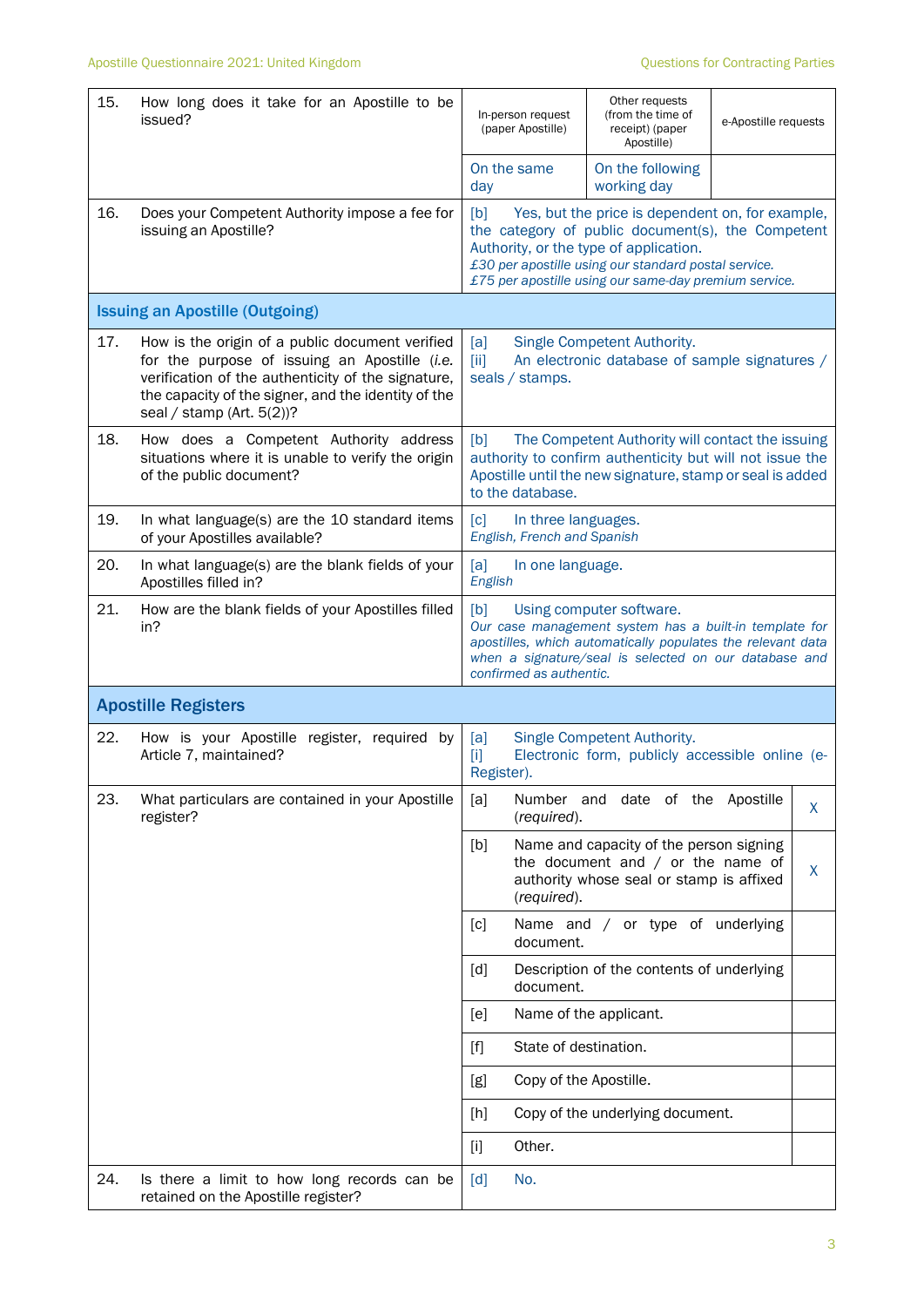| 25.                                                                                    | If your register is not publicly accessible, how<br>frequently do your Competent Authorities<br>receive requests to verify an Apostille they have<br>issued in the register?                                                | [g]                                                                                                                                                                             | Not applicable, register is publicly accessible.                                                                          |  |  |  |
|----------------------------------------------------------------------------------------|-----------------------------------------------------------------------------------------------------------------------------------------------------------------------------------------------------------------------------|---------------------------------------------------------------------------------------------------------------------------------------------------------------------------------|---------------------------------------------------------------------------------------------------------------------------|--|--|--|
|                                                                                        | <b>Technology &amp; the e-APP</b>                                                                                                                                                                                           |                                                                                                                                                                                 |                                                                                                                           |  |  |  |
| 26.                                                                                    | Under your internal law, do you recognise<br>electronic / digital signatures as functionally<br>equivalent to handwritten signatures (i.e. can a<br>public document be signed electronically)?                              | Yes.<br>[a]<br>Article 25 of EU Regulation 910/2014 (eIDAS) came into<br>force on 1 July 2016. This regulation was incorporated into<br>UK law by the EU (Withdrawal) Act 2018. |                                                                                                                           |  |  |  |
| 27.                                                                                    | Under your internal law, are public documents<br>executed, or able to be executed, in electronic<br>form (whether or not they are to be used abroad<br>under the Convention)?                                               | [a]                                                                                                                                                                             | Yes.                                                                                                                      |  |  |  |
| For Parties that answered yes to Q27.<br>27.1. What categories of public documents are |                                                                                                                                                                                                                             | [a]                                                                                                                                                                             | All public documents.                                                                                                     |  |  |  |
|                                                                                        | executed, or able to be executed, in electronic<br>form (whether or not they are to be used abroad<br>under the Convention)?                                                                                                | [b]                                                                                                                                                                             | Civil status documents (e.g. birth, death<br>and<br>marriage<br>certificates)<br>and<br>certificates of non-impediment.   |  |  |  |
|                                                                                        |                                                                                                                                                                                                                             | $\lceil c \rceil$                                                                                                                                                               | Other<br>administrative<br>documents<br>(including decisions from administrative<br>tribunals or decision-making bodies). |  |  |  |
|                                                                                        |                                                                                                                                                                                                                             | [d]                                                                                                                                                                             | Extracts from commercial registers and<br>other registers.                                                                |  |  |  |
|                                                                                        |                                                                                                                                                                                                                             | [e]                                                                                                                                                                             | Notarial authentications of signatures.                                                                                   |  |  |  |
|                                                                                        |                                                                                                                                                                                                                             | $[f]$                                                                                                                                                                           | Other notarial acts.                                                                                                      |  |  |  |
|                                                                                        |                                                                                                                                                                                                                             | [g]                                                                                                                                                                             | education<br>Diplomas<br>other<br>and<br>documents.                                                                       |  |  |  |
|                                                                                        |                                                                                                                                                                                                                             | [h]                                                                                                                                                                             | Court documents, including judgments.                                                                                     |  |  |  |
|                                                                                        |                                                                                                                                                                                                                             | $[1]$                                                                                                                                                                           | Patents or other documents pertaining to<br>intellectual property rights.                                                 |  |  |  |
|                                                                                        |                                                                                                                                                                                                                             | [j]                                                                                                                                                                             | Documents relating to adoptions.                                                                                          |  |  |  |
|                                                                                        |                                                                                                                                                                                                                             | [k]                                                                                                                                                                             | Translations.                                                                                                             |  |  |  |
|                                                                                        |                                                                                                                                                                                                                             | $[]$                                                                                                                                                                            | Medical or health certificates.                                                                                           |  |  |  |
|                                                                                        |                                                                                                                                                                                                                             | [m]                                                                                                                                                                             | Criminal records.                                                                                                         |  |  |  |
|                                                                                        |                                                                                                                                                                                                                             | [n]                                                                                                                                                                             | Import or export licences.                                                                                                |  |  |  |
|                                                                                        |                                                                                                                                                                                                                             | [0]                                                                                                                                                                             | Certificates of origin.                                                                                                   |  |  |  |
|                                                                                        |                                                                                                                                                                                                                             | [p]                                                                                                                                                                             | Certificates of conformity.                                                                                               |  |  |  |
|                                                                                        |                                                                                                                                                                                                                             | [q]                                                                                                                                                                             | Other.                                                                                                                    |  |  |  |
|                                                                                        | For Parties that answered yes to Q27.<br>27.2. Approximately what percentage of your public<br>documents are originally executed in electronic<br>form (whether or not they are to be used abroad<br>under the Convention)? |                                                                                                                                                                                 |                                                                                                                           |  |  |  |
| 28.                                                                                    | Do you issue e-Apostilles?                                                                                                                                                                                                  | [b]<br>$[1]$                                                                                                                                                                    | No.<br>We are studying the use of e-Apostilles and plan<br>to implement the e-Apostille component.                        |  |  |  |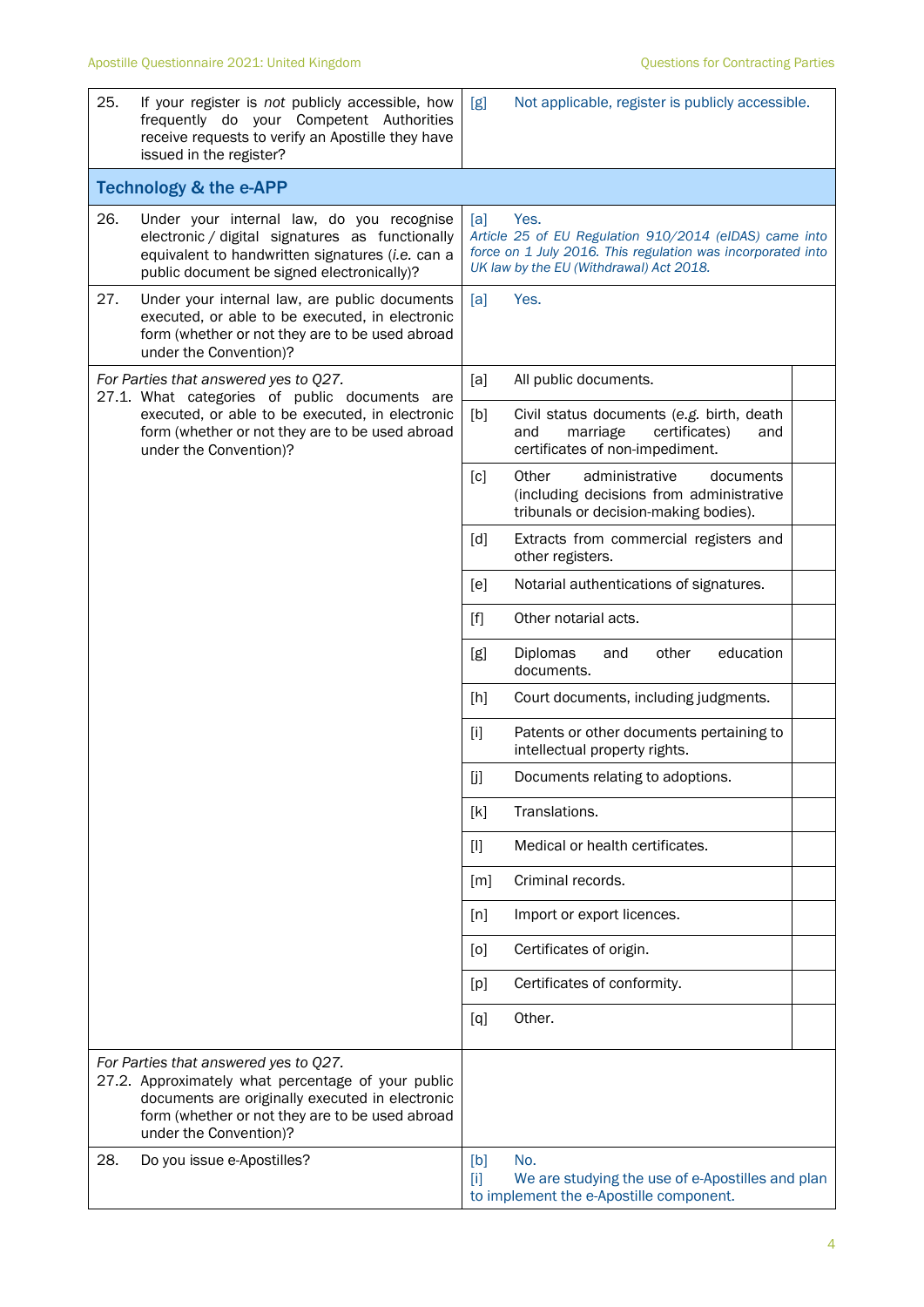| For Parties that answered no to Q28.<br>28.1. What challenges are you facing that may prevent                                                                     | [a]<br>Internal law limitations.                                                                                                                                                               |  |  |
|-------------------------------------------------------------------------------------------------------------------------------------------------------------------|------------------------------------------------------------------------------------------------------------------------------------------------------------------------------------------------|--|--|
| you from implementing the e-Apostille?                                                                                                                            | Judicial or administrative structure.<br>[b]                                                                                                                                                   |  |  |
|                                                                                                                                                                   | $\lceil c \rceil$<br>Implementation challenges (e.g. lack of<br>X<br>resources, lack of infrastructure).                                                                                       |  |  |
|                                                                                                                                                                   | [d]<br>Cost.<br>X                                                                                                                                                                              |  |  |
|                                                                                                                                                                   | System interoperability / compatibility.<br>[e]<br>X                                                                                                                                           |  |  |
|                                                                                                                                                                   | $[f]$<br>Security concerns.<br>X                                                                                                                                                               |  |  |
|                                                                                                                                                                   | Other.<br>[g]                                                                                                                                                                                  |  |  |
| For Parties that answered no to Q28.<br>28.2. How do you issue an Apostille for a public<br>document executed in electronic form?                                 | Other.<br>$\lceil c \rceil$<br>By paper Apostille, attached to a hard copy of the electronic<br>public document that has been certified with a wet-ink<br>signature.                           |  |  |
| 29.<br>Are your authorities<br>equipped to accept<br>incoming e-Apostilles?                                                                                       |                                                                                                                                                                                                |  |  |
| 30.<br>Do you maintain an e-Register?                                                                                                                             | Yes.<br>[a]                                                                                                                                                                                    |  |  |
| For Parties that answered yes to Q30.<br>30.2. What technology is used to maintain your<br>e-Register?                                                            | [a]<br>A government-built platform.                                                                                                                                                            |  |  |
| 31.<br>Have you been in contact with other Competent<br>Authorities that operate an e-APP component<br>and exchanged information and / or relevant<br>experience? | Yes.<br>[a]<br>Spain, New Zealand, Belgium, Israel, South Korea, State of<br>Montana (USA)                                                                                                     |  |  |
| <b>Issues with Apostilles</b>                                                                                                                                     |                                                                                                                                                                                                |  |  |
| 32.<br>Has an Apostille <i>issued</i> by your Competent<br>Authority ever been refused by the authorities of<br>another Contracting Party on the following        | [a]<br>Form requirements (e.g. square-shaped,<br>sides of at least nine centimetres, border,<br>ink, etc).                                                                                     |  |  |
| grounds:                                                                                                                                                          | The manner in which the Apostille was<br>[b]<br>affixed / attached to the underlying<br>X<br>document.<br>The Apostille was attached 'upside-down'.                                            |  |  |
|                                                                                                                                                                   | The Apostille was not signed.<br>[c]<br>X                                                                                                                                                      |  |  |
|                                                                                                                                                                   | 0f<br>[d]<br>the<br>standard<br>One<br>or<br>more<br>informational items were not filled in.<br>X<br>The Apostille did not confirm the seal on the<br>underlying document, only the signature. |  |  |
|                                                                                                                                                                   | The Apostille was in electronic form (an<br>[e]<br>e-Apostille).                                                                                                                               |  |  |
|                                                                                                                                                                   | $[f]$<br>The underlying public document was in<br>electronic form.                                                                                                                             |  |  |
|                                                                                                                                                                   | [g]<br>The underlying public document had<br>X<br>expired / was not issued within a certain<br>timeframe.                                                                                      |  |  |
|                                                                                                                                                                   | The underlying document was not a<br>$[h]$<br>public document under the law of the<br>destination.                                                                                             |  |  |
|                                                                                                                                                                   | Other.<br>$[1]$<br>X<br>The Apostille was not produced in the language of the<br>receiving authority.                                                                                          |  |  |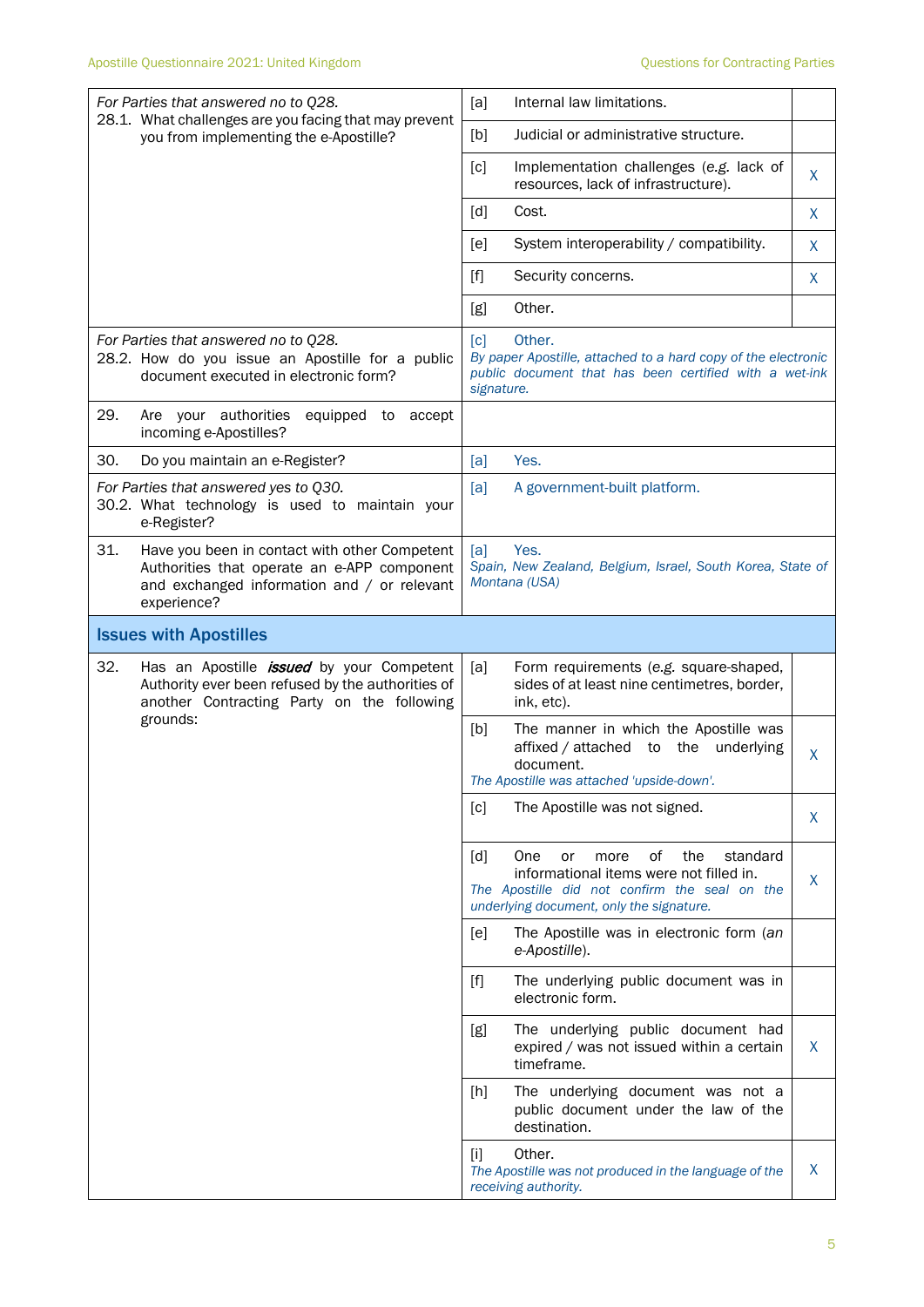|                                                                                                                                                                 | [j]<br>Unknown.                                                                                                                                                                                                                    |  |  |
|-----------------------------------------------------------------------------------------------------------------------------------------------------------------|------------------------------------------------------------------------------------------------------------------------------------------------------------------------------------------------------------------------------------|--|--|
|                                                                                                                                                                 | [k]<br>No / Not applicable.                                                                                                                                                                                                        |  |  |
| For Parties that answered other than "No" to Q32.<br>32.1. If an Apostille was rejected, what action did you                                                    | X<br>[a]<br>The Apostille was reissued.                                                                                                                                                                                            |  |  |
| take?                                                                                                                                                           | X<br>[b]<br>Contacted the receiving authority.                                                                                                                                                                                     |  |  |
|                                                                                                                                                                 | Contacted the Competent Authority of the<br>[c]<br>place of destination.                                                                                                                                                           |  |  |
|                                                                                                                                                                 | Contacted nearest diplomatic mission of<br>$\lceil d \rceil$<br>the place of destination.                                                                                                                                          |  |  |
|                                                                                                                                                                 | Contacted<br>diplomatic<br>mission<br>[e]<br>own<br>accredited to the place of destination.                                                                                                                                        |  |  |
|                                                                                                                                                                 | Contacted the Permanent Bureau.<br>[f]<br>X.                                                                                                                                                                                       |  |  |
|                                                                                                                                                                 | No action taken.<br>[g]                                                                                                                                                                                                            |  |  |
|                                                                                                                                                                 | Other.<br>X<br>[h]<br>We have provided formal letters and/or e-mails for<br>customers to present to receiving authorities to<br>reassure validity of the Apostille.                                                                |  |  |
|                                                                                                                                                                 | Unknown.<br>$[1]$                                                                                                                                                                                                                  |  |  |
| 33.<br>Has your Competent Authority ever been<br>requested by external Competent Authorities to<br>certify or confirm your procedure for issuing<br>Apostilles? | Yes.<br>[a]<br>We have held discussions with other Competent Authorities<br>to share best practice and knowledge, and likewise have<br>confirmed our own procedures to Diplomatic Missions who<br>have enquired about the process. |  |  |
| 34.<br>Has an Apostille <i>received</i> by your authorities<br>ever been refused on the following grounds:                                                      | [a]<br>The issuing State was not a Contracting<br>Party to the Apostille Convention.                                                                                                                                               |  |  |
|                                                                                                                                                                 | [b]<br>Form requirements (e.g. square-shaped,<br>sides of at least nine centimetres, border,<br>ink, etc).                                                                                                                         |  |  |
|                                                                                                                                                                 | [c]<br>The manner in which the Apostille was<br>the underlying<br>affixed / attached<br>to<br>document.                                                                                                                            |  |  |
|                                                                                                                                                                 | The Apostille was not signed.<br>[d]                                                                                                                                                                                               |  |  |
|                                                                                                                                                                 | 0f<br>the<br>standard<br>One<br>[e]<br>or<br>more<br>informational items were not filled in.                                                                                                                                       |  |  |
|                                                                                                                                                                 | $[f]$<br>The Apostille was in electronic form (an<br>e-Apostille).                                                                                                                                                                 |  |  |
|                                                                                                                                                                 | The underlying public document was in<br>[g]<br>electronic form.                                                                                                                                                                   |  |  |
|                                                                                                                                                                 | The underlying public document had<br>$[h]$<br>expired / was not issued within a certain<br>timeframe.                                                                                                                             |  |  |
|                                                                                                                                                                 | The underlying document was not a<br>$[1]$<br>public document under the law of the<br>destination.                                                                                                                                 |  |  |